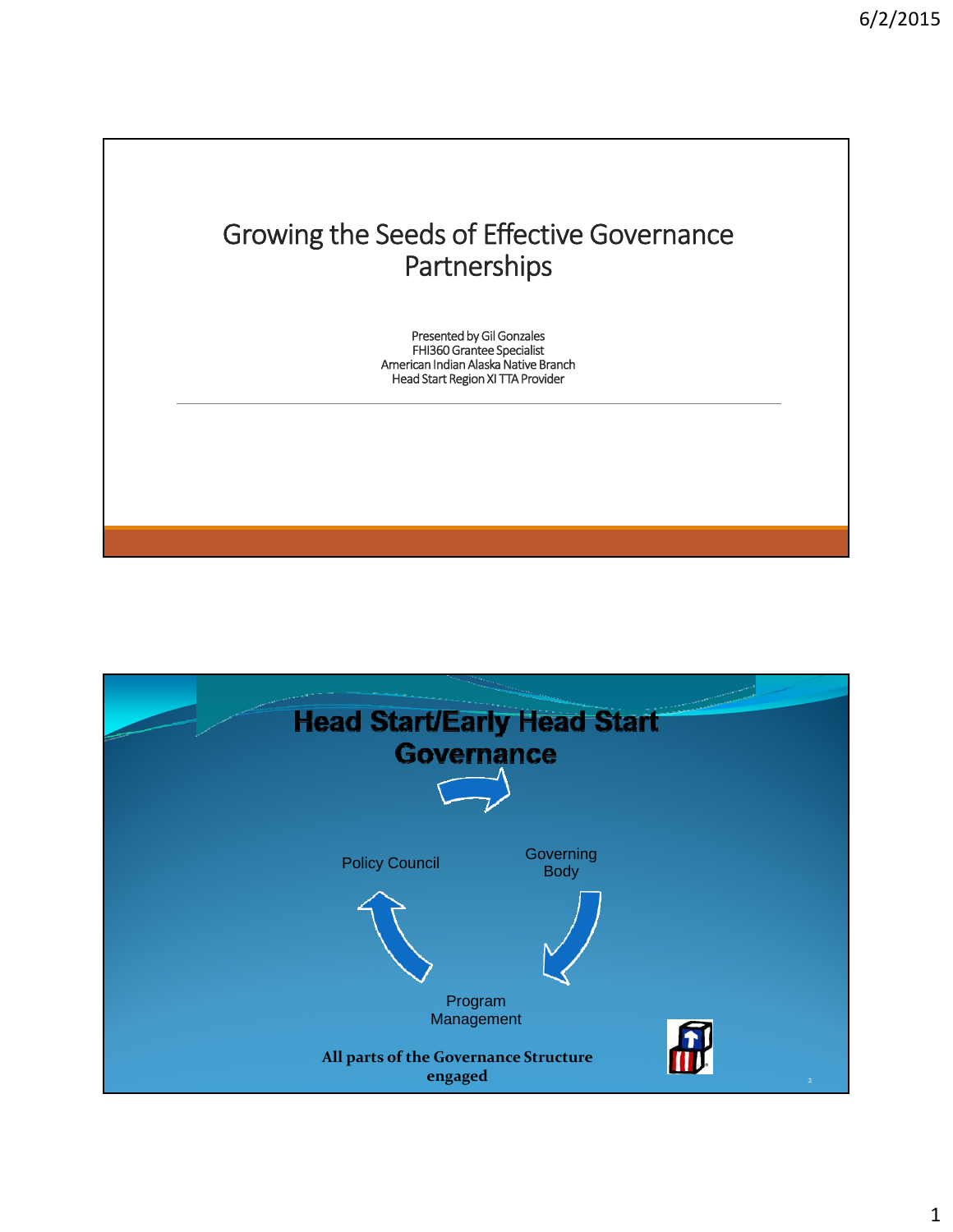**Growing the Seeds of Effective Governance Partnerships**

## **Introductions**

## **Goals for the Session?**

**Audience Participation Planning and Problem Solving Situation Analysis**

## **What will you take away from this training?**

**Growing the Seeds of Effective Governance Partnerships**

**Agenda Review**

- **1. Roles & Responsibilities for Shared Governance**
- **2. Governing and Policy Council Member Engagement**
- **3. Effective Management Organizational Techniques**
- **4. The Planning Process for Sustainability**
- **5. Wrap Up and Questions**